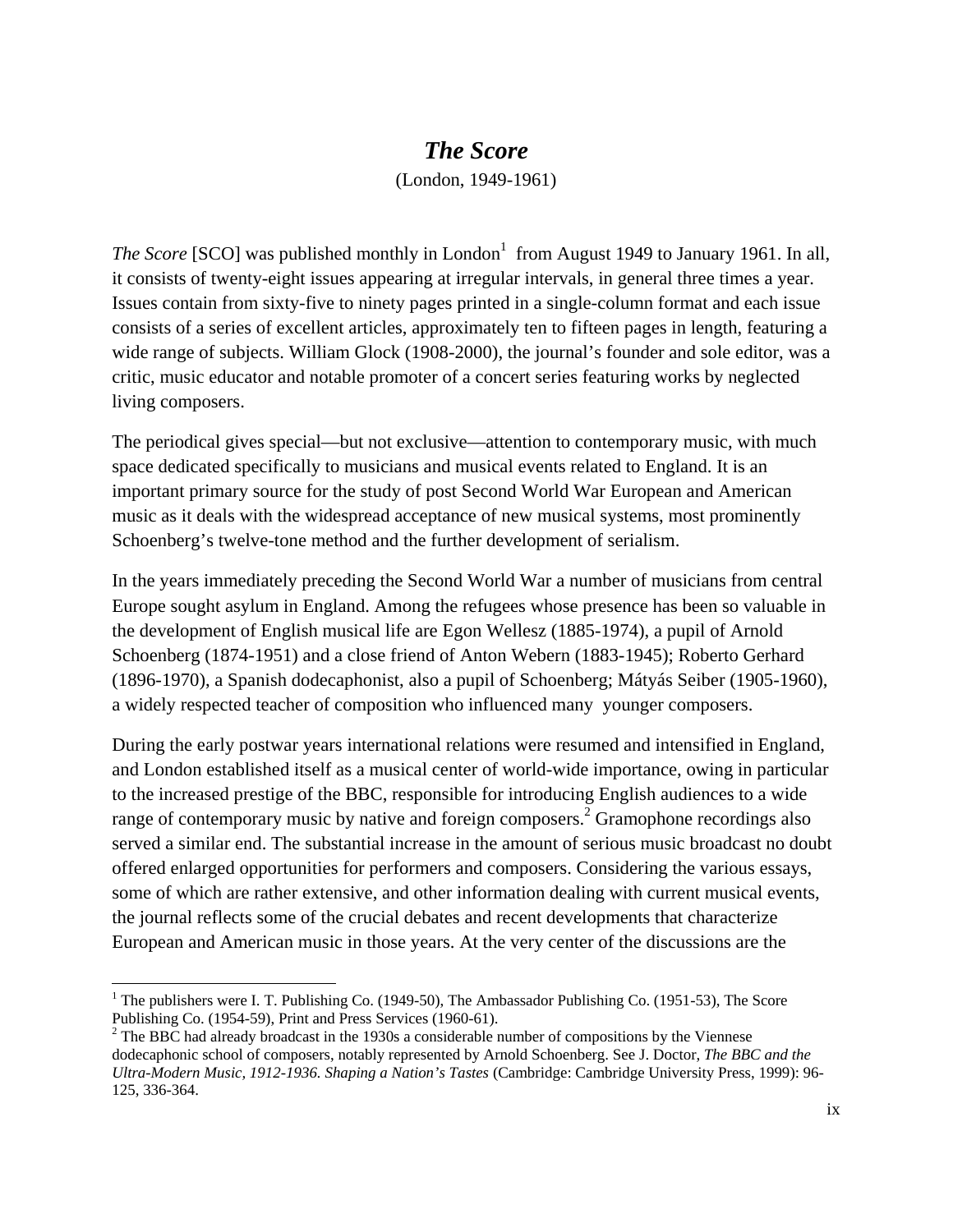diverse compositional approaches to the serial methods of composition, in particular that conceived by Schoenberg.

According to William Glock,<sup>3</sup> Schoenberg's method is likely to play some part in the future of contemporary music, even though it is the subject of criticism by many composers of the younger generation. Furthermore, special emphasis is devoted in SCO to essays related to various aspects of Schoenberg's dodecaphonic method, with detailed analyses of individual works.<sup>4</sup> The journal devotes substantial attention to articles dealing with the peculiarities of his twelve-tone technique, believed to be the modern method replacing tonality, previously utilized as a principle of musical construction.<sup>5</sup>

At the end of the 1950s there remained few composers in Europe and the United States who did not adopt or were not influenced by the techniques of twelve-note composition. The influence of Schoenberg and Ernst Krenek (1900-1991) on American composers of twelve-tone music is discussed by Milton Babbitt  $(1916-2011)$ ,  $6$  a composer particularly interested in exploring the potential aspects of serial composition. Some SCO articles deal with the manner in which individual composers adopt Schoenbergian serialism, in some cases by correlating the series to mathematical procedures.<sup>7</sup> Serial techniques began to be used by already established composers as well. ${}^{8}$  A case in point is Stravinsky's adoption of dodecaphonic procedures in his late compositions.<sup>9</sup> Thus Stravinsky cannot be regarded as a composer diametrically opposite to Schoenberg, a thesis emphasized in the journal by Francis Burt  $(1926)^{10}$  and Roger Sessions  $(1895-1985).$ <sup>11</sup>

 $3$  See G., "Comment," *The Score* no. 6 (May 1952): 3-6.

See for example H. Keller, "Schoenberg's *Moses und Aron*," *The Score* no. 21 (October 1957): 30-45, an opera based on solely one twelve-tone row. J. Rufer, "A Talk on Arnold Schoenberg," *The Score* no. 22 (February 1958): 4-11; examines the composer's artistic estate, the largest part possessed by the composer's widow. H. Keller, "Schoenberg's comic opera," *The Score* no. 23 (July 1958): 27-36; illustrates *Von Heute bis Morgen*, with references to the opera in sundry books and articles. W. Zillig, "Notes on Schoenberg's unfinished oratorio *Die Jakobsleiter*," *The Score* no. 25 (June 1959): 7-16; the composer's method of composition derived from the sketchbooks of 1915-17 with style characteristics of the work (treatment of the chorus, use of the offstage orchestra). R. Gerhard, "Tonality in twelve-tone music," *The Score* no. 6 (May 1952): 23-35, examines Schoenberg's works leading from atonality to fully developed twelve-tone music, and describes the compositional characteristics of the technique. For an evaluation of the historical importance of the Viennese composer's method, see R. Sessions, "Some notes on Schönberg and 'the method of composing with twelve notes'," *ibid*.: 7-10. [F. Goldbeck], "The strange case of Schönberg: revolutionary composer and tradition-abiding musician," *ibid*.: 36-39, believes that the twelve-tone technique constitutes the modern method of substitution of tonality.

<sup>&</sup>lt;sup>6</sup> "Some aspects of twelve-tone composition," *The Score* no. 12 (June 1955): 53-61.

<sup>&</sup>lt;sup>7</sup> See R. Gerhard, "Developments in twelve-tone technique," *The Score* no. 17 (September 1956): 61-72.

<sup>&</sup>lt;sup>8</sup> For a survey of American composers who adopted Schoenberg's twelve-tone system, see G. Perle, "Atonality and the twelve-note system in the United States," *The Score* no. 27 (July 1960): 51-66.<br><sup>9</sup> R. Gerhard, "Twelve-note technique in Stravinsky," *The Score* no. 20 (June 1957): 38-43.

<sup>&</sup>lt;sup>10</sup> "An antithesis (I). The technical aspect," *The Score* no. 18 (December 1956): 7-17; and "An antithesis (II). The aesthetic aspect," *The Score* no. 19 (March 1957): 60-74.

<sup>&</sup>lt;sup>11</sup> "Thoughts on Stravinsky," *The Score* no. 20 (June 1957): 32-37.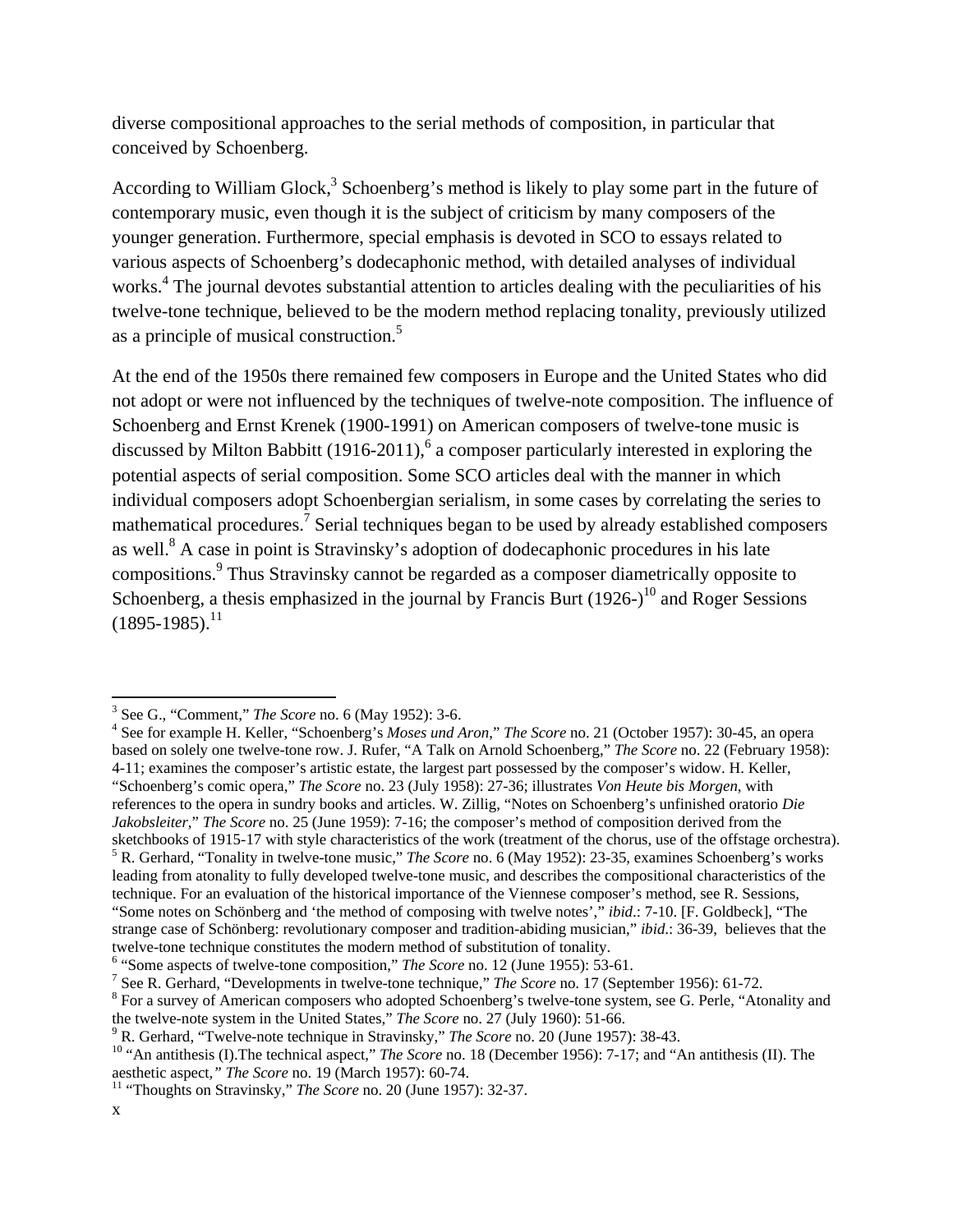SCO also publishes articles that emphasize the negative aspects, weaknesses and limitations of Schoenberg's dodecaphonic method.<sup>12</sup> For example, Pierre Boulez (1925) engaged in a notorious polemic against the peculiarities of Schoenberg's treatment of the serial technique. Boulez considered it too traditional and thus bound to come to a dead end.<sup>13</sup> In Boulez's view the serial concept had to be extended to elements other than pitch — including rhythm, pitch, timbre, dynamics, articulation—with Webern especially showing the way for a new music.<sup>14</sup> Olivier Messiaen (1908-1992), by his works and his teaching, played an essential part in the development of integral serialism and exercised a critical influence on the younger European serialists, including Boulez. With a series of three substantial articles on Messiaen by David Drew (1930-), a young music critic,  $^{15}$  the SCO continued to bring Messiaen's music to wider attention in Britain. The journal reserves space as well for essays concerning the most recent developments in contemporary music, such as the practice connected to pointillism,<sup>16</sup> electronic music, $17$  and the utilization of chance in composition or performance.<sup>18</sup> In a conference (1959) at the Darmstadt Summer School of New Music,<sup>19</sup> composer Luigi Nono (1924-1990) condemns the negative influence of John Cage (1912-1992) on European music since Cage's ideas lead to a static conception of music and provoke the destruction of existing forms and historical traditions.20

Of particular significance in the journal are the issues devoted entirely to single topics or composers and that include a series of informative essays on aspects of their biographies and musical analyses of some of their works.<sup>21</sup> Also significant are the entire issues dedicated to a survey of contemporary music and of most representative composers in such geographical areas

<sup>&</sup>lt;sup>12</sup> See V. Thomson, "Reflections," *The Score* no. 6 (May 1952): 11-14; and F. Martin, "Schönberg and ourselves," *ibid*.: 15-17.

<sup>&</sup>lt;sup>13</sup> P. Boulez, "Schönberg is dead," *The Score* no. 6 (May 1952): 18-22. The article, which created quite a stir, was first published in the SCO and was subsequently expanded, translated and printed in other languages.

<sup>&</sup>lt;sup>14</sup> On the other hand, according to T. W. Adorno the aim of Boulez and his disciples to extend the serial system to all aspects of composition eliminates the last traces of traditional form; thus the result is arbitrary, because it is based on a static conception of music. See T. W. Adorno, "Modern music is growing old," *The Score* no. 18 (December 1956): 18-29.

<sup>15 &</sup>quot;Messiaen—a provisional study," *The Score* no. 10 (December 1954): 33-49; no. 13 (September 1955): 59-73; no. 14 (December 1955): 41-61.<br><sup>16</sup> G. Rochberg, "Indeterminacy in the new music," *The Score* no. 26 (January 1960): 9-19.

<sup>&</sup>lt;sup>17</sup> R. Vlad, "*Die Reihe* and electronic music," *The Score* no. 13 (September 1955): 23-24; L. Berio, "Studio di Fonologia musicale," *The Score* no. 15 (March 1956): 83; M. Wilkinson, "Two months in the Studio di Fonologia," *The Score* no. 22 (February 1958): 41-48; L. K. Moss, "The Princeton Seminar in advanced musical studies," *The Score* no. 26 (January 1960): 67-69. On the electronic music of Varèse see footnote no. 25.<br><sup>18</sup> On John Cage's *Music of Changes* see W. Thomson, "The abstract composers", *The Score* no. 12 (June 1955):

<sup>62-64.</sup> On that composer's compositional procedures see J. Cage, "Experimental music," *ibid.*: 65-68.

<sup>&</sup>lt;sup>19</sup> In the rubric "News and comments", the journal reports on concert programmes and conferences that took place at Darmstadt.

<sup>&</sup>lt;sup>20</sup> "The historical reality of music today," *The Score* no. 27 (July 1960): 41-45. Nono's essay was also published in *La Rassegna musicale* 26, no. 1 (1960): 1-8.

<sup>&</sup>lt;sup>21</sup> *The Score* no. 17 (September 1956) is dedicated to Catalan composer Roberto Gerhard, to Stravinsky: *The Score* no. 20 (June 1957).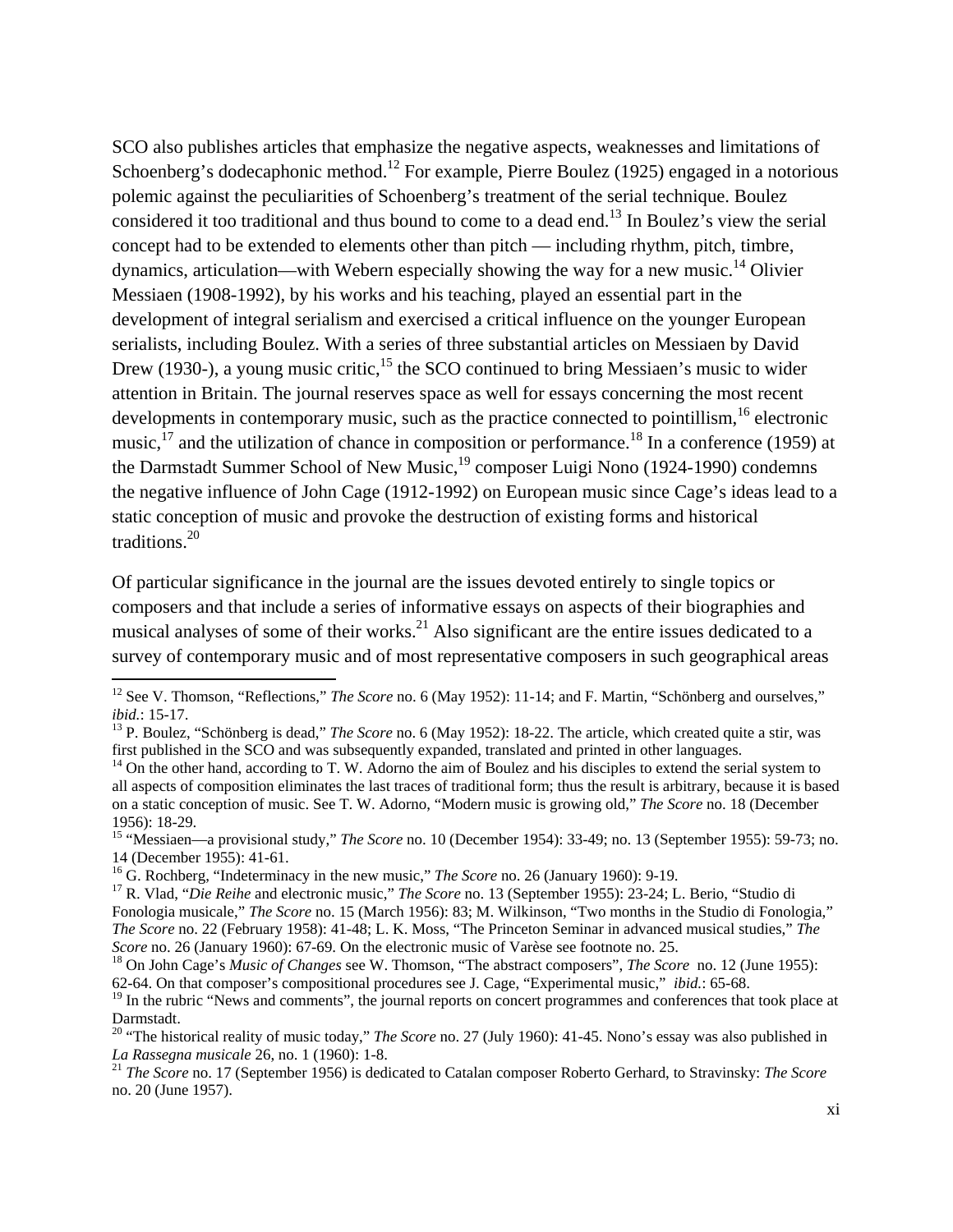as the United States<sup>22</sup> and Italy.<sup>23</sup> Noteworthy also are articles concerning single composers who had previously received scant attention in Britain, as for example Goffredo Petrassi (1924- 2003),<sup>24</sup> Edgar Varèse (1883-1965),<sup>25</sup> and Hans Werner Henze (1926-2012).<sup>26</sup>

The journal gives regular attention to current music activities and events not only in Britain, but also in other European countries, offering, for example, notices of competitions, programs of concerts and radio broadcasts, operatic performances, didactic activities, news of composers, and new recordings.

An outline of the musical situation in England is provided by Winton Dean  $(1916-2014)$ ,<sup>27</sup> with attention given to the blossoming of a specifically English musical idiom, shown in the eclecticisms of Ralph Vaughan Williams (1872-1958), Benjamin Britten (1913-1976) and William Walton (1902-1983), and in the influence exerted in support of opera by the newly organized (1946) Arts Council. Recognition of the significance and the importance of Vaughan Williams, in incorporating traditional tonality in his works is shown in the essays by H. Howells  $(1892-1983)^{28}$  and O. Neighbour (1923-).<sup>29</sup> The situation of modern English opera is analyzed by Edward. J. Dent  $(1876-1957)$ ;<sup>30</sup> the special problems that an opera conductor faces is treated in an essay by Peter Gellhorn  $(1912-2004).$ <sup>31</sup>

Britten and Michael Tippett (1905-1998) are the composers who attempted to reaffirm the importance of the operatic genre along an essentially eclectic approach, and who have won successes both at home and abroad in the field of national opera. Notable are SCO reviews of the Venetian première of Britten's *The Turn of the Screw*, 32 and of Tippett's *The Midsummer*  Marriage.<sup>33</sup> Tippett's viewpoint on the relation of words and music and on the treatment of dramatic situations before beginning to compose an opera is described in his ample essay on one

 <sup>22</sup> *The Score* no. 12 (June 1955) is concerned with American music and musicians at the time little known in Europe (Carl Ruggles, Aaron Copland, Elliott Carter, Leonard Bernstein, music criticism). 23 *The Score* no. 15 (March 1956) contains essays on Busoni, Dallapiccola, general style characteristics of Italian

composers.<br><sup>24</sup> J. Weissmann, "Petrassi," *The Score* no. 3 (June 1950): 49-62.

<sup>&</sup>lt;sup>25</sup> M. Wilkinson, "An introduction to the music of Edgar Varèse," *The Score* no. 19 (March 1957): 5-18, examines the composer's theories, style characteristics, works for electronic instruments; it includes the part of solo flute of *Density.*<br><sup>26</sup> H. Pauli, "Hans Werner Henze's Italian music," *The Score* no. 25 (June 1959): 26-37.

<sup>&</sup>lt;sup>27</sup> "English music today," *The Score* no. 8 (September 1953): 5-10.<br><sup>28</sup> "Ralph Vaughan Williams," *The Score* no. 7 (December 1952): 55-57.

<sup>29 &</sup>quot;Ralph Vaughan Williams 1872-1958," *The Score* no. 24 (November 1958): 7-13; an obituary article that emphasizes the composer's most significant creative output in the field of the symphony.<br><sup>30</sup> "On planning an English opera," *The Score* no. 5 (August 1951): 3-11; proposes to create a repertory of national

operas, utilizing existing conventions, enhancing the natural rhythms of the English language; see also note 27.<br><sup>31</sup> "On conducting opera," *The Score* no. 3 (June 1950): 25-31.<br><sup>32</sup> *The Score* no. 10 (December 1954): 73

Melville's short story are outlined by A. Milner, "*Billy Budd*." *The Score* no. 6 (May 1952): 59-63. 33 *The Score* no. 11 (March 1955): 60-61.